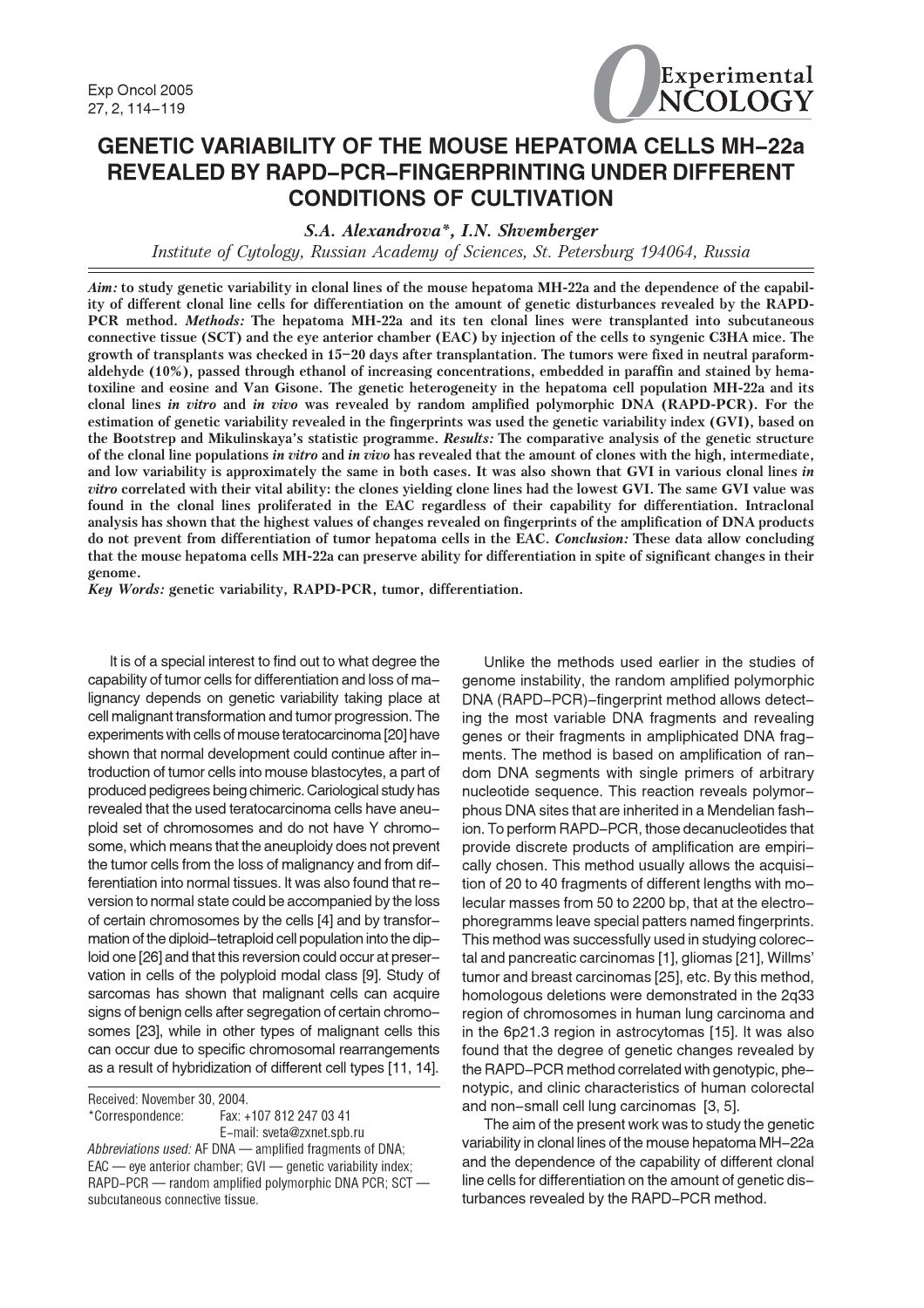For induction of differentiation in hepatoma cells, the tumor cells were transplanted into the eye anterior chamber (EAC) of syngenic mice. The EAC is known to be a relatively immunologically privileged place in the body; besides, it contains a good nutritional medium for cell proliferation. As found earlier [24], tumor cells of mice and rats of different histogenesis, which proliferate in the EAC, have a higher level of differentiation than when proliferate in the subcutaneous connective tissue (SCT).

### **MATERIALS AND METHODS**

The cell line of the mouse hepatoma MH-22a was obtained from the Cell Cultures Museum of Institute of Cytology of the Russian Academy of Sciences. The cultivation of the hepatoma cell line was carried out under standard conditions. To obtain clones, hepatoma was spread on Petri dishes (35 mm), 250-300 cells on each, and cultured under the same conditions as the basic cell population. Ten clone lines were used in the work.

The hepatoma MH-22a and its ten clonal lines were transplanted into SCT by injection of 1 mln cells to syngenic C3HA mice. As a rule the tumors, 1-1.5 cm in diameter, were detected in two weeks. The transplantation of the tumor cells into the EAC for revealing their potential for differentiation was performed using intraperitoneal Nembutal narcosis (concentration -8 mg/ml, 100 µl per mouse). The eye was washed with a penicillin solution, then one drop of atropine (1%) and one drop of dicain (0.25%) were put after dilatation of pupil in several minutes. The suspension of hepatoma cells ( $25-50 \mu$ l) was injected into the EAC with a syringe. The growth of transplants was checked in 15-20 days after transplantation. The tumors were fixed in neutral paraformaldehyde (10%), passed through ethanol of increasing concentrations, embedded in paraffin and stained by hematoxiline and eosine and Van Gisone.

All animal procedures were carried out according to the rules of local ethic committee.

The genetic heterogeneity in the hepatoma cell population MH-22a and its clonal lines in vitro and in vivo was revealed by RAPD-PCR. As primers for the RAPD-PCR, three synthetic random decanucleotides were used: 447 (5'-AACGGTCACG-3'), 452 (5'-CCGGC-TACGG-3'), and 453 (5'-AGCTGCCGGG-3') [13]. The total DNA of the hepatoma cells was isolated by the standard procedure [12]. The cell DNA (0.05  $\mu$ g) was amplified with each of the primers (50 pm), Taq-polymerase (1.25 unit), dNTP (100  $\mu$ M), and MgCl<sub>2</sub> (2.5  $\mu$ l) in reaction buffer (50  $\mu$ I) during 40 cycles on the PCR-amplificator (Omni-E Hybaid, USA). The thermal cycling was performed as follows: denaturation at 94 °C for 30 s, annealing at 40 °C for 1 min, and synthesis of DNA at 72 °C for 1 min. The time of denaturation in the first cycle and the time of elongation in the last one was 5 min. The products of the RAPD-PCR were separated electrophoretically on 2% agarose gel in Tris-borate buffer, and the DNA fragments were stained with ethidium bromide. The RAPD-PCR carried out with primer but without DNA and with DNA without primer were used as controls. The pattern of amplificated DNA obtained by means of electrophoresis present themselves as fingerprints that could be used for judging about genetic changes in each examined case.

For the estimation of genetic variability revealed in the fingerprints the genetic variability index (GVI) was used, calculated by deletion of the total number of changes on obtained fingerprints on the number of examinated tumors in the each group. For this the statistic method was used based on the Bootstrep and Mikulinskaya's statistic programme [10].

#### **RESULTS**

Ten clonal lines of MH-22a were examined at their transplantation into the SCT (9 tumors) and into the EAC (41 tumors) morphologically and genetically by means of the RAPD-PCR method. The subcutaneously proliferated tumors were mainly incapsulated and not fused with surrounding normal tissues. The tumors were uneven, of an intermediate density, with the cut section surface of a white-pink color. Three tumors (22/6, 525, and 544) metastasized to various tissues. The most part of tumors grown in the SCT consisted of poorly differentiated cells with big hyperchromic nuclei and a thin ring of cytoplasm. Such cells had a sufficiently high nucleus-cytoplasm ratio and no histotypical structure. Peripheral parts of tumor nodules consisted of cells of larger sizes and with numerous vacuoles in their cytoplasm. The tumor nodules of 22/5, 22/8, 525, 543, and 544 clonal lines MH-22a contained separated small areas of sufficiently large cells with well-distinct nuclei. Mitoses in the tumors were arranged irregularly, their number decreasing in hypertrophic tumor cells located near areas of necrosis.

Forty one transplants of MH-22a from EAC could be divided into two groups according to their morphological characteristics - in undifferentiated tumors and in tumors with elements of differentiation. Twenty undifferentiated transplants from EAC consisted mostly of cells with polymorphic nuclei; chromatin in such cells was either non-structured or low structured. The nuclei were surrounded by a thin ring of cytoplasm, mitosis occurred very rarely. Sometimes there can be found interweaving bundles of cells with small hyperchromic nuclei. Poorly differentiated transplants as a rule had necrosis areas. Such areas were of two types: one was homogeneous and eosinophilic, the other contained a number of nuclear fragments on the eosinophilic background. Cells formed long parallel bundles and had poorly structured nuclei and non-distinct cytoplasm. Cells between such bundles were separated with thin collagen fibers.

The elements of cytotypic differentiation were found in 21 studied transplants from the EAC. The areas of cytotypic differentiation consisted of large tumor cells with structured nuclei and distinct nucleoli. The cytoplasm in such cells is light, eosinophilic, abundant; the nucleuscytoplasm ratio is usually low. There are a sufficiently great number of mitoses. Not infrequently, the transplants contain structures that can be considered as signs of histotypic differentiation. In such areas of tumors, cells are arranged as pseudolobuli surrounded by thin collagen fibers. The small groups of small cells (8-10 in group) with angular hyperchromic nuclei are surrounded by collagen fibers. The bundles of small spindle-shaped cells with non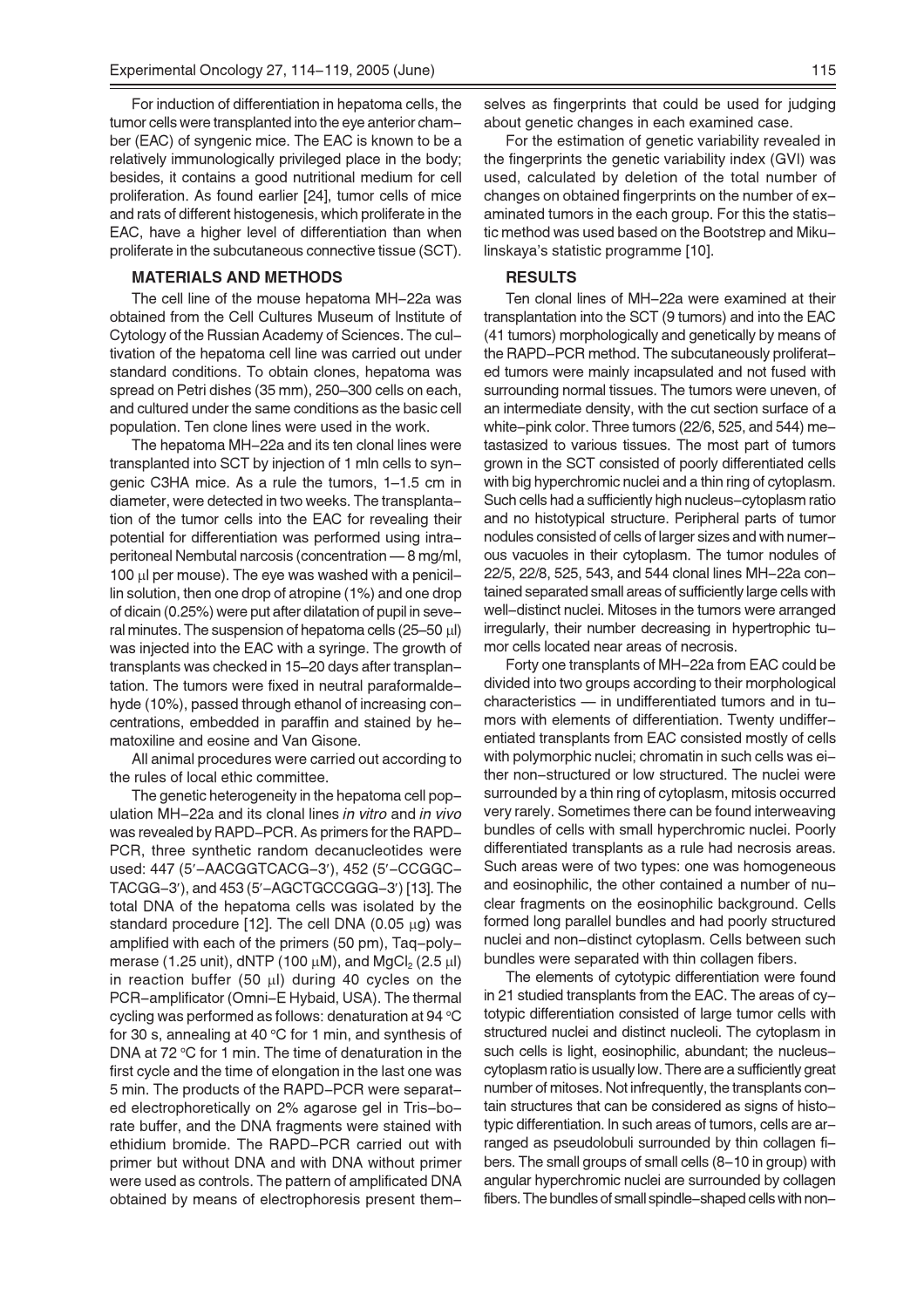structured nuclei are surrounded by collagen fibers and resemble bundles of connective tissue.

Tumors obtained after their proliferation in the SCT and AEC were examined by the RAPD-PCR-fingerprinting with three primers (Fig.1). The obtained amplificated DNA fragments (AF DNA) were in the range of lengths from 300 to 2800 bp. The differences of fingerprints were observed by 23 AF DNA. A comparison of fingerprints of AF DNA of clonal lines MH-22a in vivo with fingerprints of AF DNA of the same clonal lines in vitro [2] has revealed some changes. They consisted in the appearance of new AF DNA, the disappearance of the AF DNA peculiar to the basic population, and their shifts in location and molecular weight, as well as an increase or decrease of intensity of fluorescence of the AF DNA. Interestingly, the total amount of such changes in fingerprints as the appearance of a new AF DNA and an increase of the fluorescence level was practically the same as the total amount of such changes as the disappearance of AF DNA and a decrease of the fluorescence intensity. In general, the changes of AF DNA were revealed in 80% transplants and most of them were found at application of PCR with one out of three primers, 447. The other two primers did not show any significant variations on fingerprints of different tumors. According to the obtained data, the most variable were the AF DNA containing 850, 900, and 950 bp.

GVI was calculated from the data obtained by RAPD-PCR in groups of clones differing by proliferation conditions in vivo and their capability for differentiation (Table 1). The lowest GVI - 2.18, was found in non-differentiated tumor from the SCT. The tumors proliferated in the EAC were characterized by a higher GVI, the undifferentiated tumors having practically the same GVI (2.60) as the tumors with elements of morphological differentiation (2.47).

Analysis of genetic structure of the hepatoma population MH-22a in vivo revealed fractions of tumors characterized by the low, intermediate, and high genetic variability separately in groups of undifferentiated tumors and of tumors with elements of cytodifferentiation (Table 2). As seen in this Table 2, most tumors, regardless of areas of proliferation and the differentiation level, consist predominantly of cells with the low

Table 1. GVI in clones MH-22a under different conditions of proliferation in vivo

| Place of trans- Number<br>plantation | of clones | Level of cell differentiation                    | GVI  |      |
|--------------------------------------|-----------|--------------------------------------------------|------|------|
| <b>SCT</b>                           | 8         | Undifferentiated tumors                          | 15   | 0.75 |
| EAC                                  | 15        | Undifferentiated tumors                          | 2.60 | 0.86 |
|                                      | 17        | Tumors with elements of cyto-<br>differentiation | 2.53 | 0.88 |

Table 2. Genetic structure of clonal populations differing by the level of differentiation

| Clones of MH-22a                        | The part of clones MH-22a with diffe-<br>rent number of genetic changes (%) |     |      |  |
|-----------------------------------------|-----------------------------------------------------------------------------|-----|------|--|
|                                         | በ–3                                                                         | 4–7 | 8–12 |  |
| In vitro                                | 56                                                                          | 39  | 19   |  |
| In vivo                                 |                                                                             |     |      |  |
| Undifferentiated clones                 | 74                                                                          | 17  | 9    |  |
| Clones with elements of differentiation | ፍፍ                                                                          |     |      |  |

Note: The data in the first line are taken from the paper of Alexandrova S.A. and Shvemberger I.N. (2003).

genetic variability. About  $\frac{1}{5} - \frac{1}{3}$  of the tumors had an intermediate amount of genetic changes, and only occasional clones had the high genetic variability.

Interclonal genetic variability under different conditions of proliferation and different degree of the transplant differentiation was studied in 8 clonal lines in comparison with genetic variability of the general cell population of MH-22a (Fig. 2). Only one poorly differentiated tumor from the SCT, transplanted from the general hepatoma population, had the genetic variability that did not differ from that in vitro. All the clones proliferat-



Fig. 1. Electrophoregrams of amplified DNA fragments obtained from cells of the basic population of tumor hepatocytes of MH-22a and its clonal lines after their growth in vivo in SCT and EAC with primer 447:

 $a$  — basic population of MH-22a;  $1$  — basic population of MH-22a in vitro,  $2$  - SCT,  $3-9$  - EAC;  $b$  - clonal line 22/6;  $1$  - clonal line 22/6 in vitro,  $2 -$  SCT,  $3-6 -$  EAC;  $c -$  clonal line 22/8; - clonal line 22/8 in vitro,  $2$  - SCT,  $3-6$  - EAC.  $M$  - DNA Ladder 100 bp (Fermentas)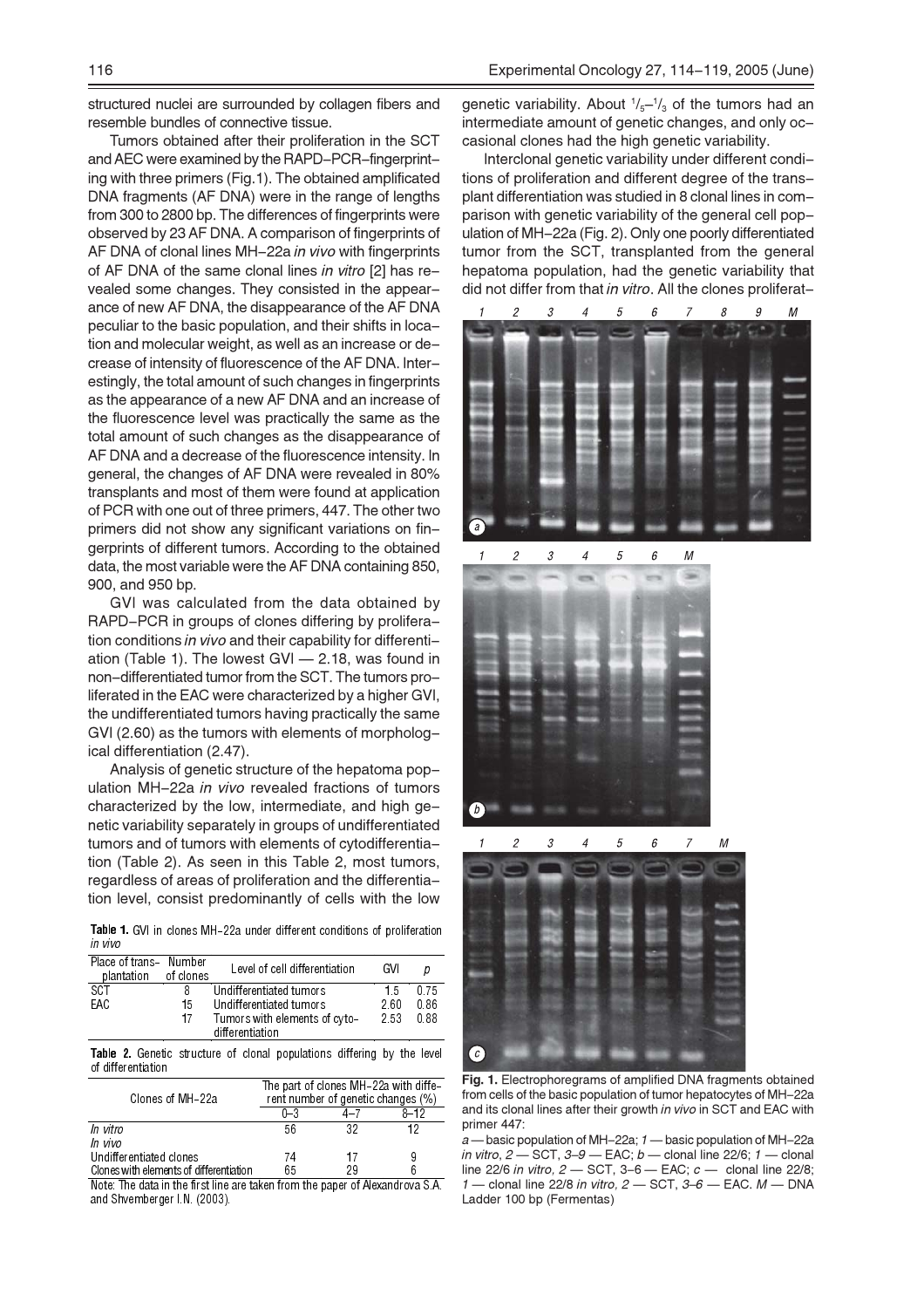ing in the EAC had the signs of the cytotypic or histotypic differentiation but differed by the number of genetic changes from 0 to 5 (Fig. 2, a).

The significant differences in the amount of genetic changes in AF DNA were revealed at transplantation in vivo of the clonal lines that had a low genetic variability in vitro (Fig. 2, b). In these clones both the low number of genetic changes (22/5, 22/8) and their high level (22/6, 544) were observed. Both the low and the high levels of genetic variability could be observed in transplants with or without signs of differentiation, The same interclonal genetic variability was also found in the clonal lines characterized by an intermediate level of genetic variability in vitro (Fig. 2, c).



3 - nondifferentiated transplants

4 - transplants shown an elements of cytotypic differentiation

 $5 -$ -transplants shown an elements both of cytotypic and histotypic differentiation Fig. 2. Interclonal genetic variability of tumor hepatocytes MH-22a

proliferating in SCT and EAC:

a) general cell population of hepatoma MH-22a;

b) clonal lines of hepatoma MH-22a with low genetic variability in vitro: c) clonal lines of hepatoma MH-22a with average genetic variability in vitro

| Group of clones                               | The number<br>of clones | GVI  |      |
|-----------------------------------------------|-------------------------|------|------|
| Clones lost after the first passage           | 5                       | 5.08 | 0 6  |
| Clones stopped growing after several passages | 20                      | 3.51 | 0 9  |
| Clones giving clonal lines                    | 9                       | 285  | 0 77 |
|                                               |                         |      |      |

## **DISCUSSION**

Earlier, we studied genetic heterogeneity of cell population of mouse tumor hepatoma MH-22a by the RAPD-PCR in vitro [2]. The genetic structure of the population was examined in 34 clones, using three random primers. As the result the genetic structure of the population based on number of changes in fingerprints of clones was revealed.

Based on such approach, genetic structure of hepatoma cells was studied in vivo. It turned out that all clones of MH-22a hepatoma, regardless of their degree of differentiation in vivo, could be divided into three groups, with the low, intermediate, and high genetic variability (see Table 2). It is interesting to note that the clonal populations of tumor cells proliferated in vivo contained clones with low, average, and high genetic variability in approximately the same ratios as the clones in vitro.

The importance of genetic instability level for prognosis of disease was shown in a study of the human non-small cell lung carcinoma, using PCR with arbitrary primers [5]. Thus, analysis of 65 samples of such tumors has shown that patients had the poorer prognosis of diseases at high genetic variability in tumor cells than at their intermediate and low variability.

The study of MH-22a clone vitality was carried out in parallel with detection of their genetic variability in vitro according to their GVI [2]. There was compared the amount of clones that were lost soon after their first passage, clones that were cultivated after defreezing during only several passages, and clones that produced stable cell lines. The clones that lost their vitality soon after the first passage had the highest GVI. The clones that yielded stable clonal lines had the lowest GVI. The intermediate GVI was found in clones that were cultivated during only several passages (Table 3). From these data, it may be concluded that the vitality of clonal lines MH-22a depends on the level of genetic variability in their cells.

The GVI was also determined for each group of transplants MH-22a in vivo under different conditions of proliferation (SCT or EAC) and with different degree of cytotypic differentiation (see Table 1). The comparison of data obtained in clones of hepatoma cells at their proliferation in vitro and in vivo has shown the GVI in clonal lines in vivo to be close to the GVI values in clonal lines characterized by vitality in vitro. These data allow concluding that clones with the higher GVI values found in the first and second groups of clones (see Table 3) practically lost their ability to proliferate in vivo, i.e. they are non-vital. It can be suggested that the high genetic variability prevents from long cultivation of clonal lines both in vitro and in vivo. Hence, the successful growth of the clonal lines MH-22a in vitro and in vivo is optimal at the GVI values in the range 0-3. At the same time, use of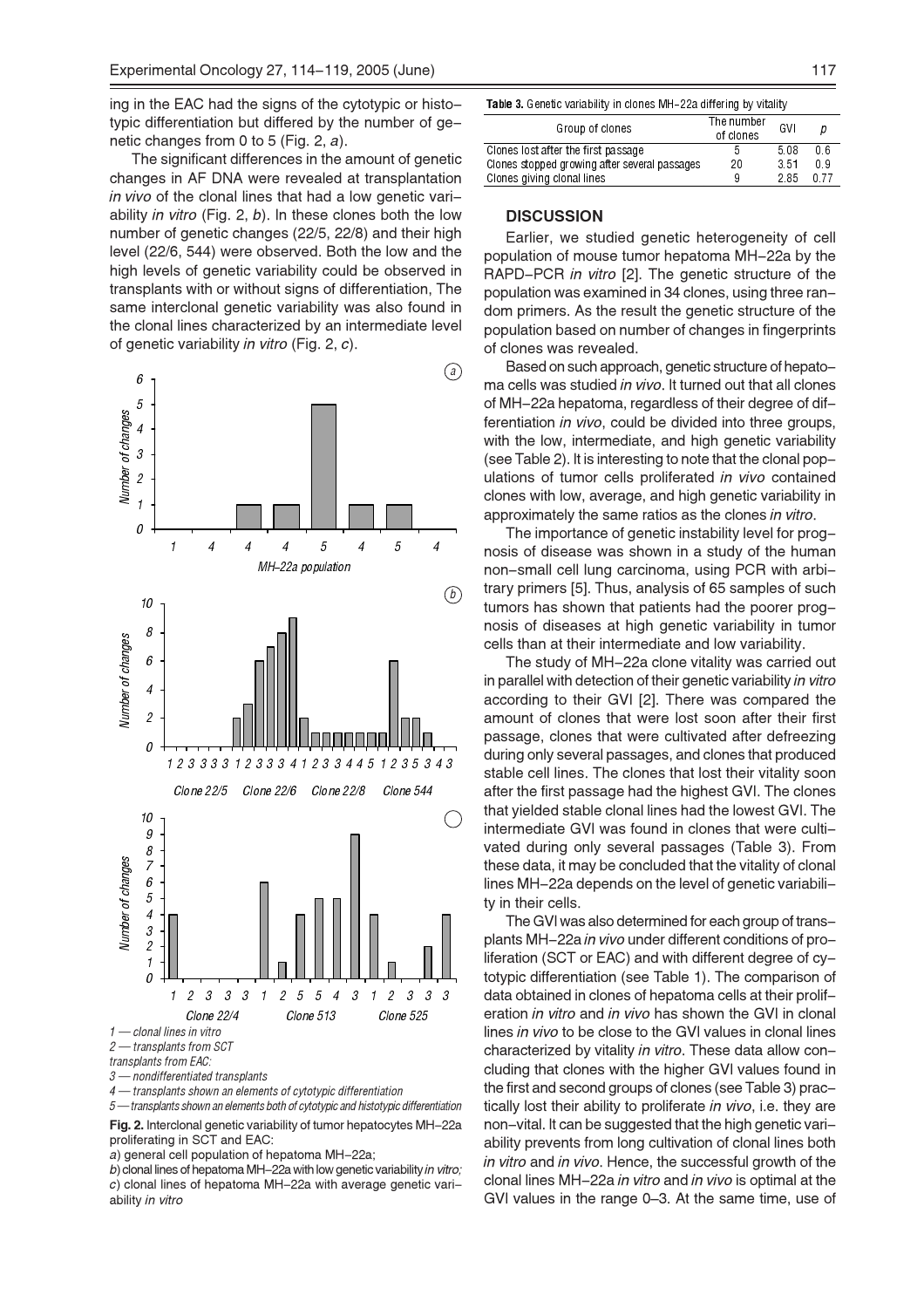GVI allowed the conclusion to be made that the hepatoma cells differentiation in the EAC was not directly connected with the genetic variability level. As seen from Table 1, only a tendency for the reduction of GVI can be revealed in highly differentiated tumors.

Comparison of MH-22a clones has shown that capability for differentiation can be observed in clones both with the low and with the highest GVI values obtained by using the RAPD-PCR method.

The RAPD-PCR method was used to study genetic variability of 10 clonal lines Balb/c-3T3 [13]. Interclonal analysis of non-transformed fibroblasts revealed no changes in fingerprints during four passages of cultivation. After transformation of these lines by silicon or cadmium chloride, genetic changes were observed in all transformed clonal lines, but these changes themselves and their intensity were different in all studied samples. Besides, the silicon-transformed clonal lines had shown a higher variability than the clonal lines transformed by cadmium chloride. After the transformed lines had been transplanted into the SCT of nude mice, the amount of genetic changes increased in most samples, in some cases very significantly, up to 13 changes. From these results, the authors have made a conclusion that the observed changes, indeed, are connected with the tumor cell transformation and that each tumor has its own way of progression.

The capability of malignant myeloid cells for differentiation and loss of malignancy were studied by Lotem and Sachs [17, 18] in myeloid clonal lines both in vitro and in vivo. They have found that the cells of myeloid leukemia could be transformed into mature granulocytes or macrophages by induction of differentiation by various cytokines. These clones were also shown to be heterogeneous in their capability for induction of differentiation. The leukemic cells reverted to normal ones could be introduced into embryos and take part in normal hemopoiesis. It is to be emphasized that the revealed capability of leukemia cells for normalization did not correlate with the amount of chromosomal disturbances. This might mean that genomes of malignant cells could be reprogrammed epigenetically by the corresponding cytokines.

Different chemical substances can act as differentiation inductors in myeloid cells. At present, for this purpose, cytosine arabinoside, methotrexate, radiation, and glucocorticoid hormones are used [8, 19]. Application of such inductors at high doses can cause cell death by induction of apoptosis in these cells, whereas low doses can induce differentiation and loss of malignancy. However, differentiation of different leukemia cell clones requires different combinations of these agents. Insulin, bacterial polysaccharides, forbol ether, retinoids, vitamin D3, and their various combinations also can induce differentiation in leukemia cells [7, 22]. At present, suitable inductors of differentiation were also found for other types of tumors. Thus, induction of melanoma cells could be produced by combination of interpherone  $\beta$  and meserine [16], while cells of human prostate tumor, by interleukine 6 and cATF [6], etc.

Thereby, these data show that there are different ways of gene expression for the differentiation induction and whereas certain genetic changes prevent differentiation in one way, there can exist alternative ways leading cells to differentiation.

#### **ACKNOWLEDGMENTS**

The work was partly supported by the Nord-West Research Foundation. We are grateful to L.B. Ginkul for cell lines of hepatoma MH-22a and to Dr. L.Z. Pevzner for assistance in preparation of the manuscript.

### **REFERENCES**

1. Achille A, Baron A, Zamboni G, Di Pace C, Orlandini S, Scarpa A. Chromosome 5 allelic losses are early events in tumours of the papilla of Vater and occur at sites similar to those of gastric cancer. Br J Cancer 1998;  $78:1653-60$ .

2. Alexandrova SA, Shvemberger IN. The analysis of genetic structure of tumor hepatocytes population MH-22a by means of RAPD-PCR. Vopr Onkol 2003;  $49: 347-50$ .

3. Arribas R, Capella G, Tortola S, Masramon L, Grizzle WE, Perucho M, Peinado MA. Assessment of genomic damage in colorectal cancer by DNA fingerprinting: prognostic applications. J Clin Oncol 1997; 15: 3230-40.

4. Bloch-Shtacher N, Sachs L. Chromosome balance and the control of malignancy. J Cell Physiol 1976; 87: 89-100.

5. De Juan C, Iniesta P, Vega FJ, Peinado MA, Fernandez C, Caldes T, Massa MJ, Lopez JA, Sanchez A, Torres AJ, Balibrea JL, Benito M. Prognostic value of genomic damage in non small cell lung cancer. Br J Cancer  $1998: 77: 1971 - 7$ 

6. Deeble PD, Murphy DJ, Parsons SJ, Cox ME. Interleukin-6- and cyclic AMP-mediated signaling potentiates neuroendocrine differentiation of LNCaP prostate tumor cells. Mol Cell Biol 2001; 21: 8471-82.

7. Degos L, Wang ZY. All trans-retinoic acid in acute promyelocytic leukemia. Oncogene 2001; 20: 7140-5.

8. Deroo BJ, Archer TK. Glucocorticoid receptormediated chromatin remodelling in vivo. Oncogene 2001;  $20:3039-46$ 

9. Dexter DL. Neoplastic subpopulations in carcinomas. Ann Clin Lab Sci 1981; 11: 98-107.

10. Efron B, Tibshirani RL. An introduction to the bootstrap. New York: Cold Spring Harbor Lab, 1993. 436 p.

11. Harris H, Miller OJ, Klein G, Worst P, Tachiba**na T.** Supression of malignancy by cell fusion. Nature 1969;  $223:363-8.$ 

12. Hogan B, Costantiny F, Lacy E. Manipulating the mouse embryo. New York: Cold Spring Harbor Lab, 1986; 332 p.

13. Keshava C, Keshava N, Zhou G, Whong WZ, **Ong TM.** Genomic instability in silica- and cadmium chloride-transformed BALB/c-3T3 and tumor cell lines by random amplified polymorphic DNA analysis. Mutat Res 1999;  $425:117-23.$ 

14. Klein G. The role of genes dosage and genetic transpositions in carcinogenesis. Nature 1981; 294: 313-8.

15. Kohno T, Morishita K, Takano H, Shapiro DN, **Yokota J.** Homozygous deletion at chromosome 2q33 in human small-cell lung carcinoma identified by arbitrarily primed PCR genomic fingerprinting. Oncogene 1994;  $9.103 - 8$ 

16. Leszczyniecka M, Roberts T, Dent P, Grant S, Fisher PB. Differentiation therapy of human cancer: basic science and clinical applications. Pharmacol Ther 2001;  $90:105 - 56$